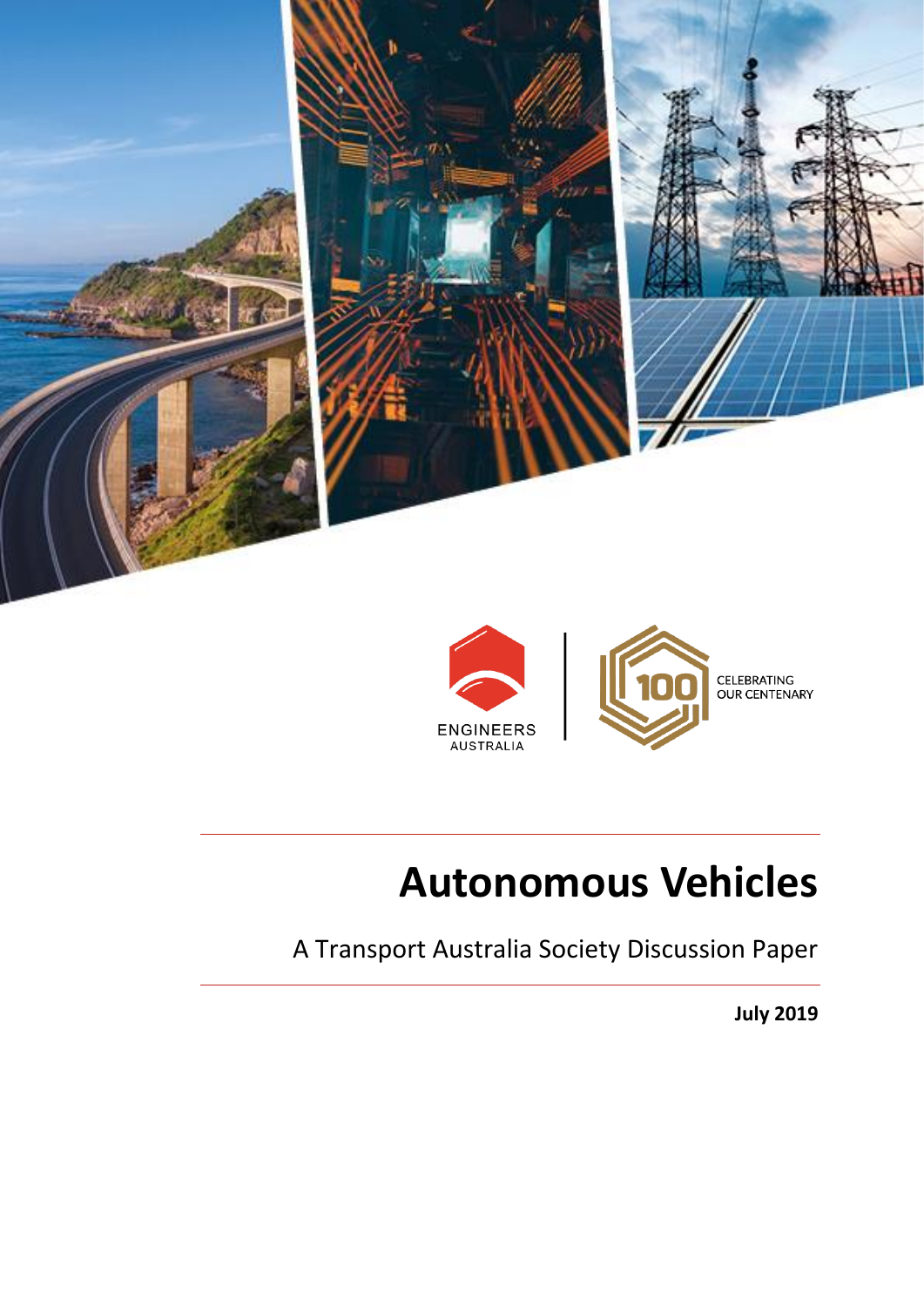

Autonomous Vehicles

All rights reserved. Other than brief extracts, no part of this publication may be reproduced in any form without the written consent of the publisher. The report can be downloaded a[t www.engineersaustralia.org.au](file://///EACBR-FILES/Volumes/eacbr-files.DATA/national/IEAust/Shared/MarkComm/_EA%20GRAPHIC%20DESIGN/P/Policy/660610%20Policy%20Report%20-%20Word%20Template%20Update/Working/www.engineersaustralia.org.au)

Engineers Australia 11 National Circuit, Barton ACT 2600 Tel: 02 6270 6555 Email[: publicaffairs@engineersaustralia.org.au](mailto:publicaffairs@engineersaustralia.org.au)

www.engineersaustralia.org.au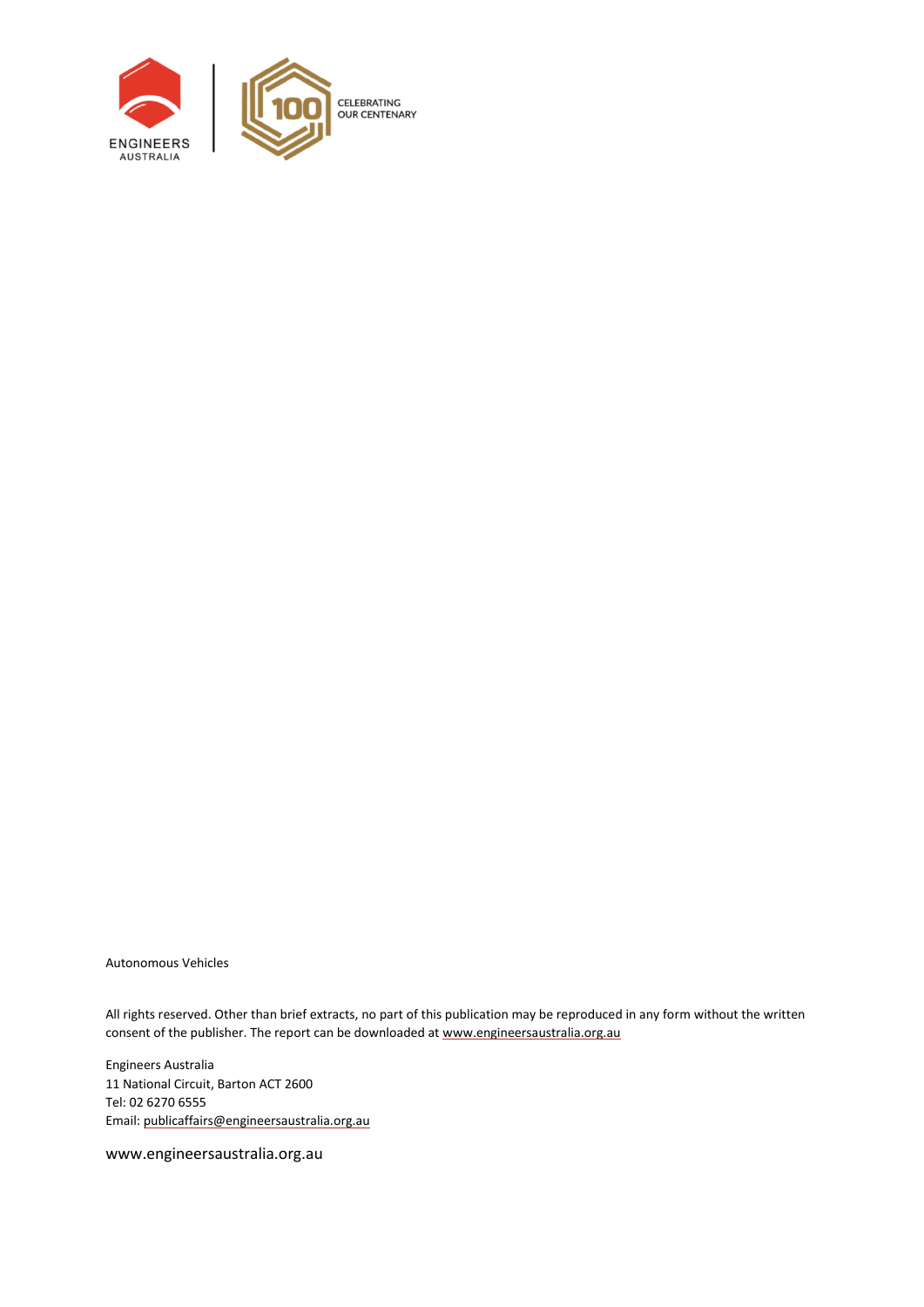#### **Table of Contents**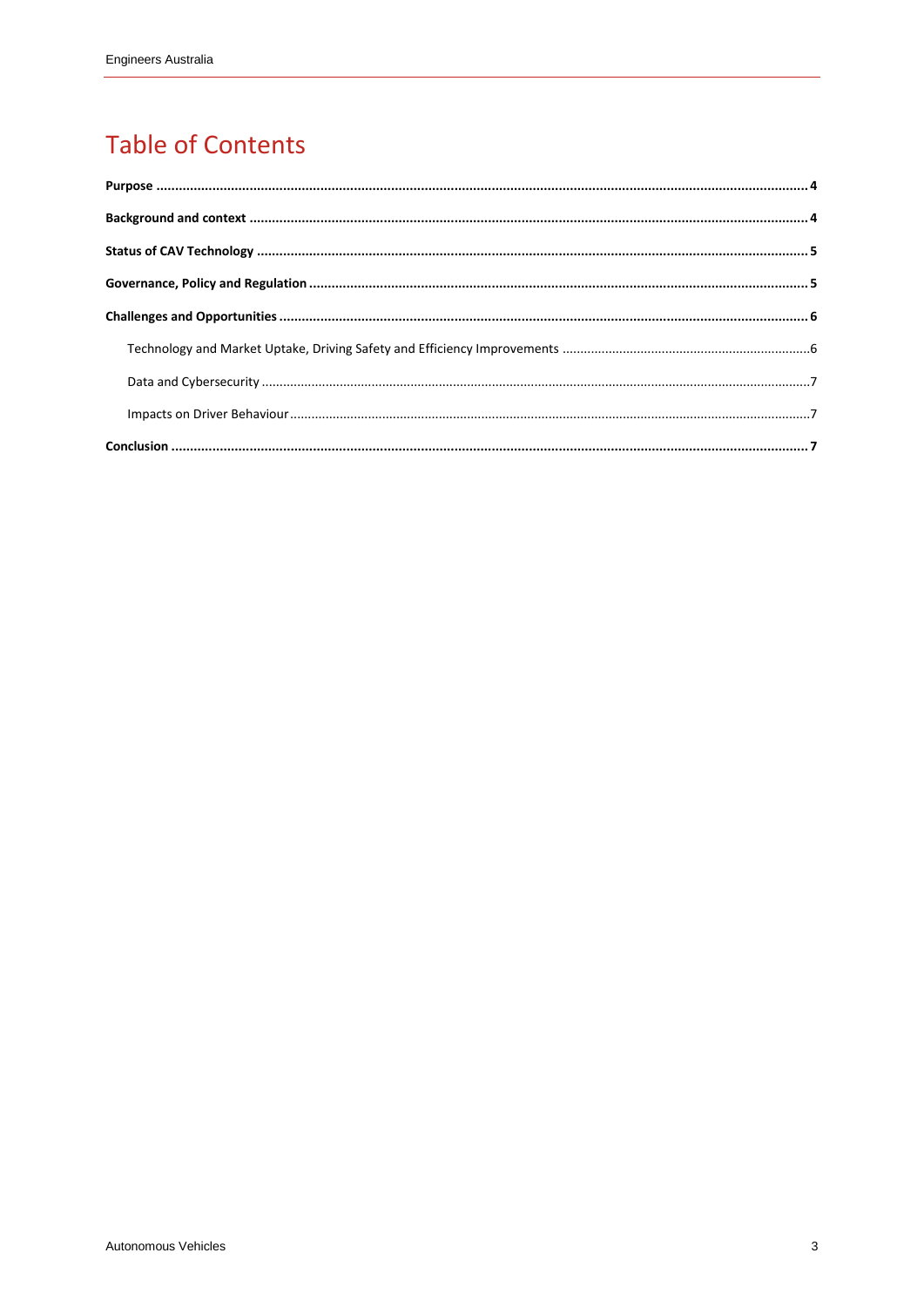### <span id="page-3-0"></span>**Purpose**

This document has been produced by the Transport Australia Society (TAS) of Engineers Australia (EA). It does not represent a formal position of Engineers Australia but is intended to guide discussions about autonomous vehicles.

TAS strongly supports initiatives to improve road safety and enhance transport network capacity to enable greater mobility of goods, services and people. Innovative and emerging technologies are fundamental in realising these transformative improvements.

This discussion paper provides insights and recommendations for the planning and integration of Connected Vehicles (CV), Automated Vehicles (AV) and Connected Automated Vehicles (CAV) in our transport systems and services.

### <span id="page-3-1"></span>**Background and context**

Most states are conducting CV, AV and CAV vendor run trials, which adhere to specific rules and guidelines. Regulatory and legislative reviews are being conducted in tandem. These trials cover heavy vehicle platooning<sup>1</sup> and automation, AV, CAV, CV / C-ITS and others. A list of current trials is available a[t https://www.austrade.gov.au/future-transport/connected-automated-vehicles/](https://www.austrade.gov.au/future-transport/connected-automated-vehicles/)

[Austroads Connected and Automated Vehicles Program](https://austroads.com.au/publications) is working closely with key government and industry stakeholders to establish the regulatory and operational frameworks required to support automated and connected vehicle technologies. They have published project outcomes and offer related webinars discussing those outcomes.

ARRB is a lead partner in the Australian and New Zealan[d Driverless Vehicle Initiative \(ADVI\),](https://www.arrb.com.au/latest-research) working in collaboration with other industry partners to deliver next generation mobility solutions in Australia and New Zealand.

Intelligent Transport Systems (ITS) Australia, promotes development and deployment of advanced technologies to deliver safe, more efficient and environmentally sustainable transport. ITS promotes and facilitates collaboration between industry, government, and academia in research, development and deployment of intelligent transport technologies.

In August 2016, the Transport and Infrastructure Council agreed to the National Policy Framework for Land Transport Technology and developed a National Transport Technology Action Plan (2016-2019).

The Policy Framework outlines a principles-based approach to facilitate the efficient, effective and consistent implementation and uptake of transport technology across Australia. [\(https://infrastructure.gov.au/transport/land-transport-technology/national-policy-framework-Land](https://infrastructure.gov.au/transport/land-transport-technology/national-policy-framework-Land-transport-technology.aspx)[transport-technology.aspx\)](https://infrastructure.gov.au/transport/land-transport-technology/national-policy-framework-Land-transport-technology.aspx).

l

 $1$  Platooning is the practice of a number of trucks following one another closely, using connected vehicle to vehicle communication technology, where the lead truck is responsible for most of the driving work. Benefits include greater fuel efficiency, labour savings, financial and safety benefits but whilst there may be less incidents the magnitude of the incidents will increase. See Milford, Michael, *Truck platoons could soon be coming to Australia – but problems must be solved first,* November 201[7.https://www.abc.net.au/news/2017-11-20/truck](https://www.abc.net.au/news/2017-11-20/truck-platooning-could-be-coming-but-problems-need-solving/9171250)[platooning-could-be-coming-but-problems-need-solving/9171250](https://www.abc.net.au/news/2017-11-20/truck-platooning-could-be-coming-but-problems-need-solving/9171250)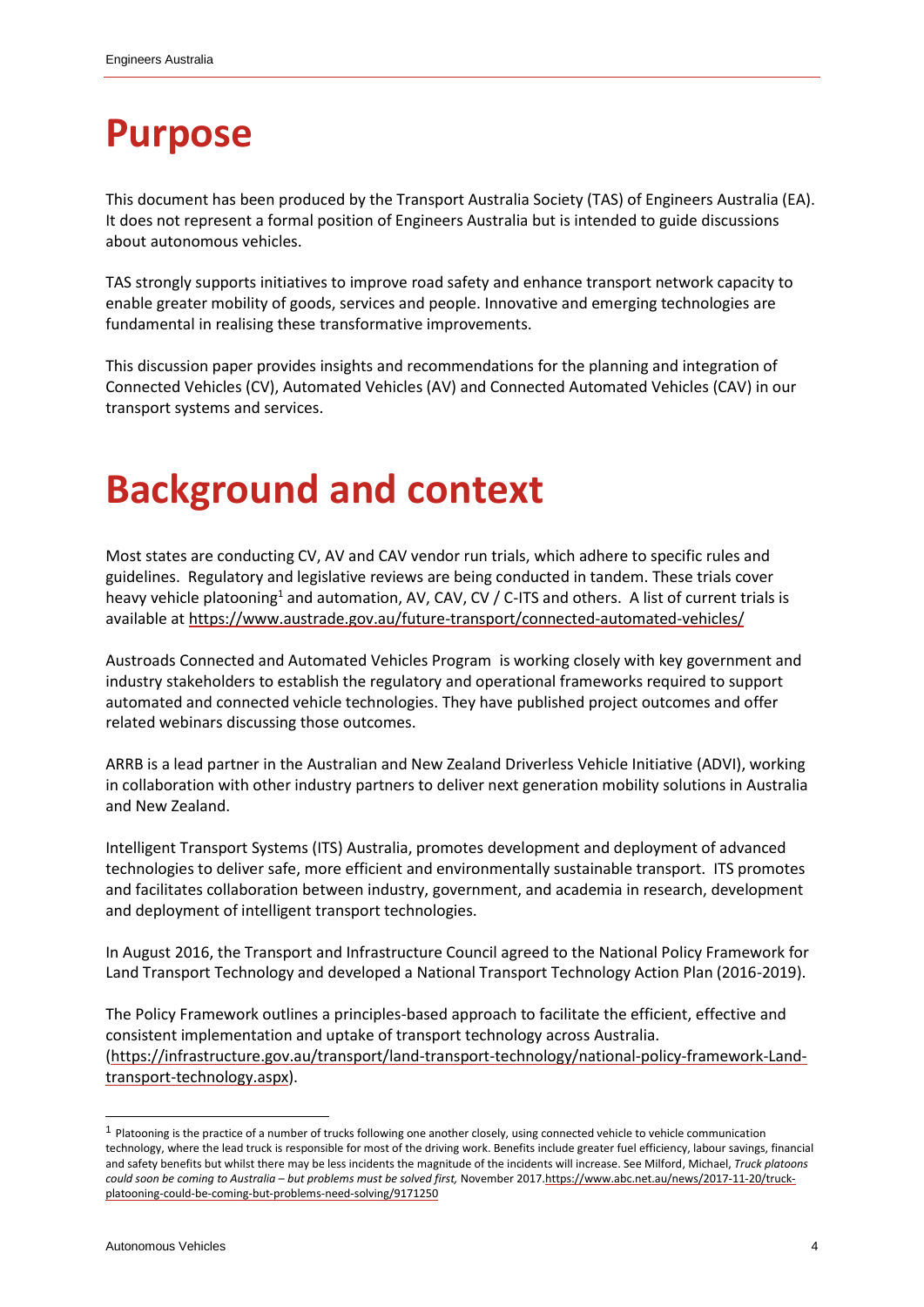# <span id="page-4-0"></span>**Status of CAV Technology**

Most manufacturers have models that incorporate some aspects of Advanced Driver Assistance Systems (ADAS) technologies, also marketed as Intelligent Driver Assist Systems (IDAS) and applying different methods to address issues and challenges associated with these technologies.

| $\mathbf 0$              | Driver operated           | No automation even when enhanced by active safety systems.                                                                    |
|--------------------------|---------------------------|-------------------------------------------------------------------------------------------------------------------------------|
| $\mathbf{1}$             | Driver assisted           | Steering, acceleration and braking required for sustained period.                                                             |
| $\overline{\phantom{a}}$ | Partial automation        | Driver is required to monitor the environment during auto mode<br>and remains ready to drive.                                 |
| 3                        | Conditional<br>automation | Driver is not required to monitor the environment but must remain<br>alert and receptive to requests for manual intervention. |
| $\boldsymbol{\Lambda}$   | High automation           | Driver is not required to monitor or operate the system but retains<br>the option of manual control.                          |
| $\overline{5}$           | <b>Full automation</b>    | Driver is never required to intervene, the vehicle is entirely<br>driverless.                                                 |

Five levels of automated vehicles (AV) are defined as follows:<sup>2</sup>

## <span id="page-4-1"></span>**Governance, Policy and Regulation**

The [National Transport Commission \(NTC\)](https://www.ntc.gov.au/) is an independent advisory body, responsible for the provision of ministerial advice, research and planning and has created a phased regulatory reform program.

The NTC aims to remove regulatory and legal barriers to automated vehicle technology and advises Australian governments on end-to-end regulation, embracing innovation and the safe deployment of automated vehicle technology.

NTC has released a series of policies, discussion papers and guidelines including:<sup>3</sup>

- Regulatory reforms for automated vehicles;
- Guidelines for trails of automated vehicles in Australia;
- National enforcement guidelines for automated vehicles and accompanying policy paper;
- Changing driving laws to support automated vehicles;
- Motor accident injury insurance and automated vehicles discussion paper;
- Safety assurance for automated driving systems-consultation regulatory impact statement;
- A 2020 roadmap of reform.

l

<sup>2</sup> Austroads RR AP-R551-17 Safety Benefits of Cooperative ITS and Automated Driving in Australia and New Zealand, 23 October 2017[. https://austroads.com.au/resources/documents/supporting-documents/webinars/Austroads\\_Webinar-](https://austroads.com.au/resources/documents/supporting-documents/webinars/Austroads_Webinar-Safety_Benefits_of_Cooperative_ITS_and_Automated_Driving_in_Australia_and_New-Zealand.pdf)[Safety\\_Benefits\\_of\\_Cooperative\\_ITS\\_and\\_Automated\\_Driving\\_in\\_Australia\\_and\\_New-Zealand.pdf](https://austroads.com.au/resources/documents/supporting-documents/webinars/Austroads_Webinar-Safety_Benefits_of_Cooperative_ITS_and_Automated_Driving_in_Australia_and_New-Zealand.pdf)

<sup>3</sup> Full list can be found online, National Transport Commission, Roads/Technology/Automated vehicles in Australia, [https://www.ntc.gov.au/roads/technology/automated-vehicles-in-australia](https://www.ntc.gov.au/roads/technology/automated-vehicles-in-australia/#Completed)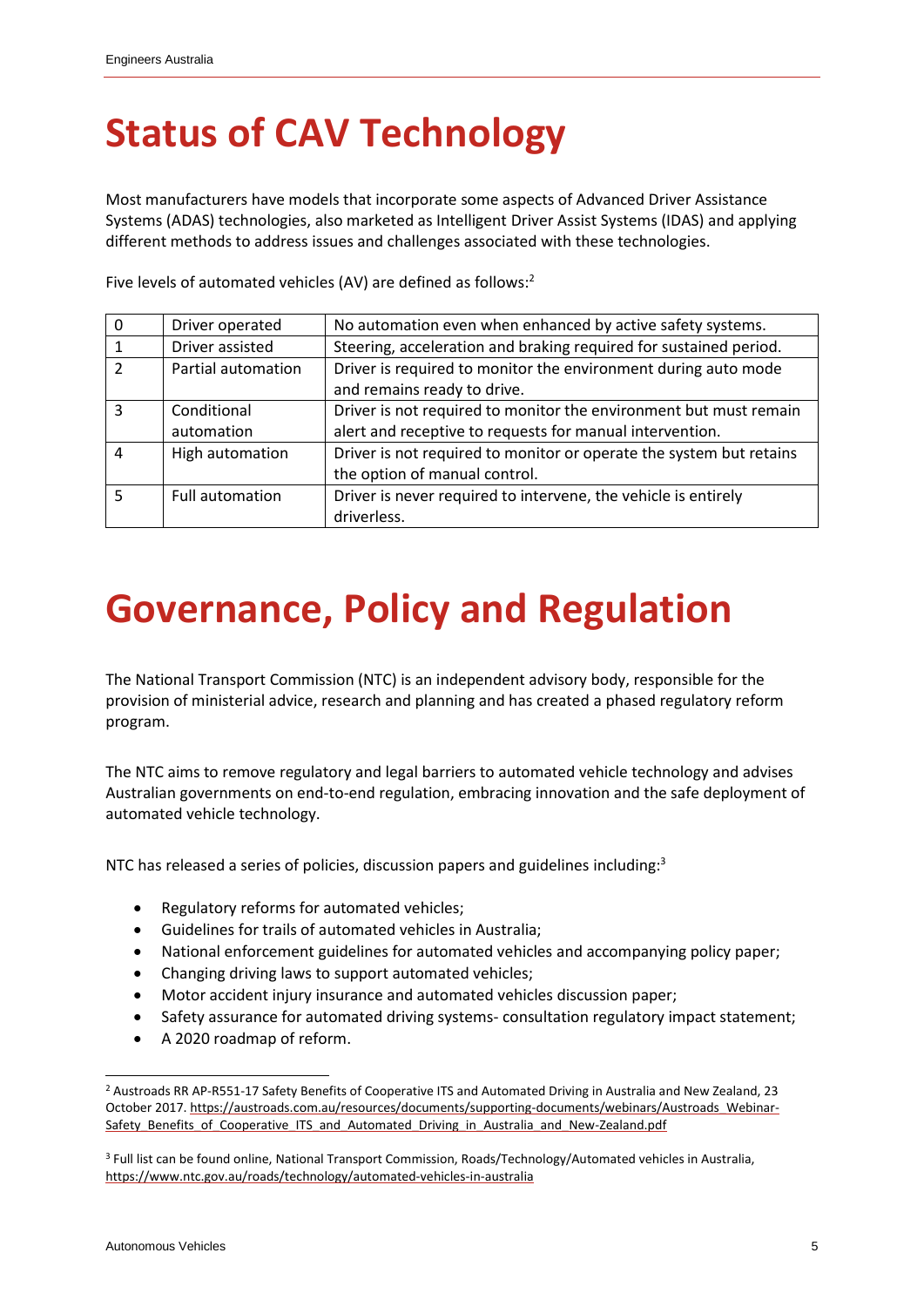NTC in conjunction with the Department of Infrastructure, Transport, Cities and Regional Development (the Department) are developing the regulatory and associated processes for entry of CAV into the Australian market.

In July 2019, the NTC released the Automated Vehicle Programs which details the purpose, work completed and planned reforms

The general approach will be that original equipment manufacturers (OEM) will automatically have the right to enter the Australian market provided they meet international standards. Adherence to international standards will be evaluated through a self-certification process. However, Australian regulations will be required to inhibit the use of vehicles where malfunction or safety concerns arise after self-certification. It is envisaged there would be a national review body to assess self-certification from a public safety perspective.

Governments will not accept liability for the legal responsibilities of the original equipment modifiers (OEM) to supply safe products. Consumer incentivises OEMs to protect against personal damages and liability. Given that all OEMs are offshore, the NTC determined this technical and business model was most appropriate in the immediate future as the technology advances.

# <span id="page-5-0"></span>**Challenges and Opportunities**

#### <span id="page-5-1"></span>Technology and Market Uptake, Driving Safety and Efficiency Improvements

The technology is progressing through the stages of automation, and a number of vehicles are on the road in stages 1, 2 and 3 of automation. Incremental progress towards full automation improves safety, decreases traffic congestion and builds public acceptance and confidence in automated vehicle systems.

The percentage of AV vehicles comprising the total fleet determines the AV market penetration rate. Ideally technological milestones and market penetration progress at a similar or simultaneous pace.

Dedicated CAV lanes and routes may support mass transit and a mixed fleet of driver operated and automated vehicles. Other interim measures may include:

- Large fleets can be made available by private companies due to economy of scale;
- Routes are pre-planned and localisation maps are embedded within the system only for those specific routes;
- Ensuring more options are available to get private vehicles out of the CBD and to encourage usage of parking space outside CBD (this is a government policy decision which involves pricing and regulation).

For public transport, approaches such as these will be easier to implement and less dependent on market penetration.

Automated technology requires further refinement of sensor and positioning systems, vehicle to vehicle communication, real time information integration, artificial intelligence and machine learning systems to ensure safe and swift response to all possible challenges and scenarios.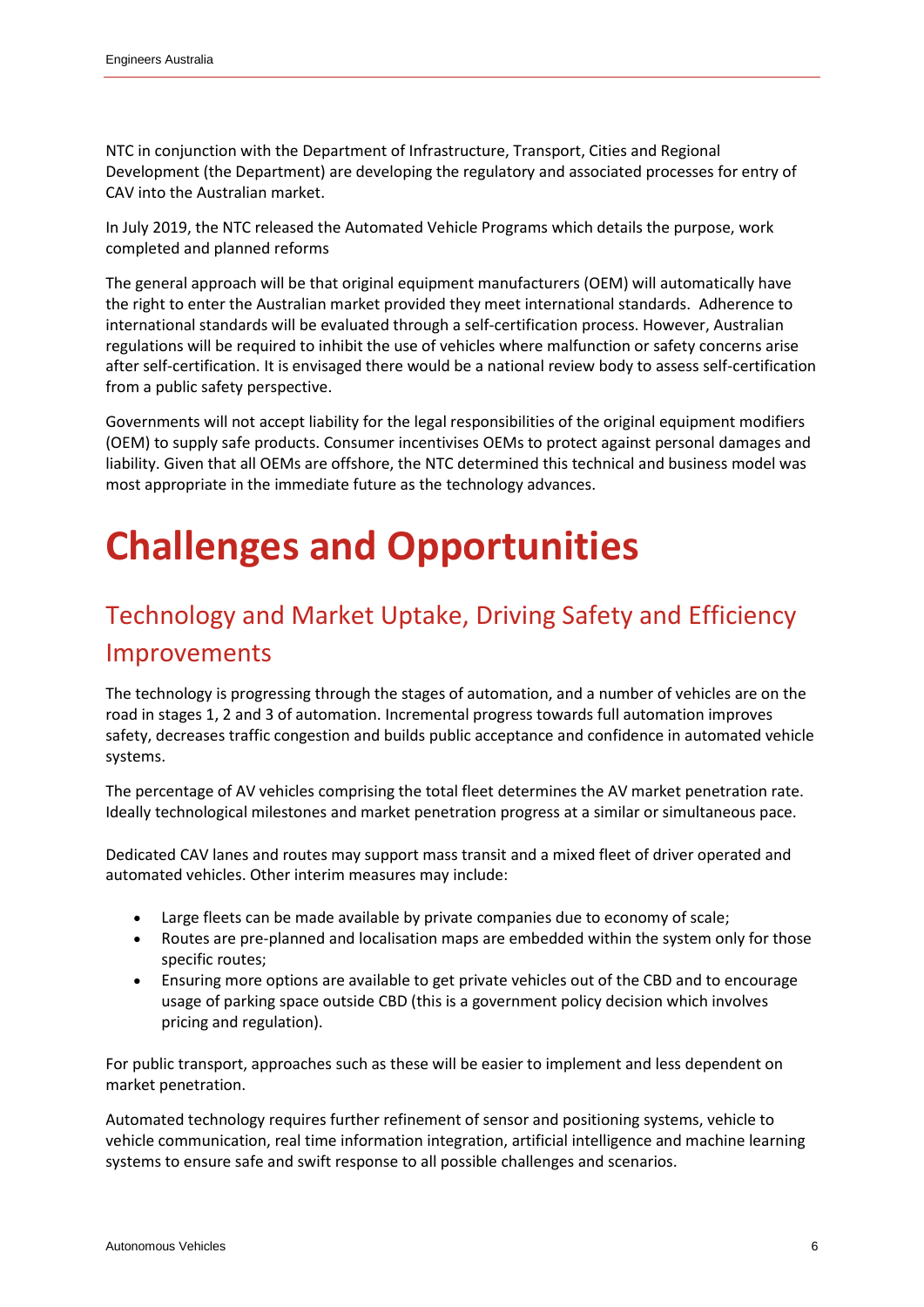Intelligent transport system applications have capacity to assist with collision avoidance, hazard detection, vulnerable road user safety, in vehicle signage, road alert systems, post-crash notification systems, mobility and eco driving.

A key principle underpinning Australia's approach to deployment of AV/CAV technology is to enable interoperable, vendor neutral and open standards-based technology. This will be achieved through an internationally harmonised and domestically consistent approach to standards, as well as compliance monitoring and enforcement.

#### <span id="page-6-0"></span>Data and Cybersecurity

Australian road agencies welcome the opportunity to support the data input needs of connected and automated vehicle trials and are providing Signal, Phase and Timing data (SPaT) to support current trials. Australian governments have made a commitment to an open-by-default approach to transport data, and other datasets can be made available on request. This means that all CAV data will be accessible by any authorised user. However, this does not mean all data will be readily accessible. Restrictions may still be placed on specific data as required.

Cyber security is recognised as critical to the safe and effective deployment of connected and automated vehicles. However, as successful connectivity relies on both OEM and roadside infrastructure owners sharing data, determining allocation of risk may prove challenging. Thorough analysis of the data flow value chain to determine the hierarchy of risk and responsibility is essential. Any public or private organisation deploying connected and automated vehicle technology and roadside infrastructure must be held accountable for cyber security from inception, to delivery and beyond.

#### <span id="page-6-1"></span>Impacts on Driver Behaviour

A range of studies have demonstrated that the use of CAV can lead to improved driver behaviour, such as reduced speeds, greater adherence to stop signs, decreased driver stress and improved reaction time. However, significant risks remain such as driver misuse of system due to mistrust of technology, decreased vigilance due to overreliance on the system, loss of manual driving skills and potential failure to resume vehicle control when critical.

## <span id="page-6-2"></span>**Conclusion**

Australia is well positioned for the uptake of CAV. The roadmap for reform provides a clear path for facilitating the uptake of CAV and to achieving greater safety and efficiency.

Engineers Australia Transport Australia Society advocates for an expansion of the roadmap for reform across road, rail and freight networks for a further 20 years to 2040. Development of a progress evaluation summary, to reflect on what has been achieved so far and determine priorities to 2040 is also encouraged.

The primary focus has been on road transport but a legal and regulatory framework exists for automated rail, so migration to driverless vehicles in closed systems such as rail networks may prove a good place to start. Full automation of our rail transport networks may be achievable sooner than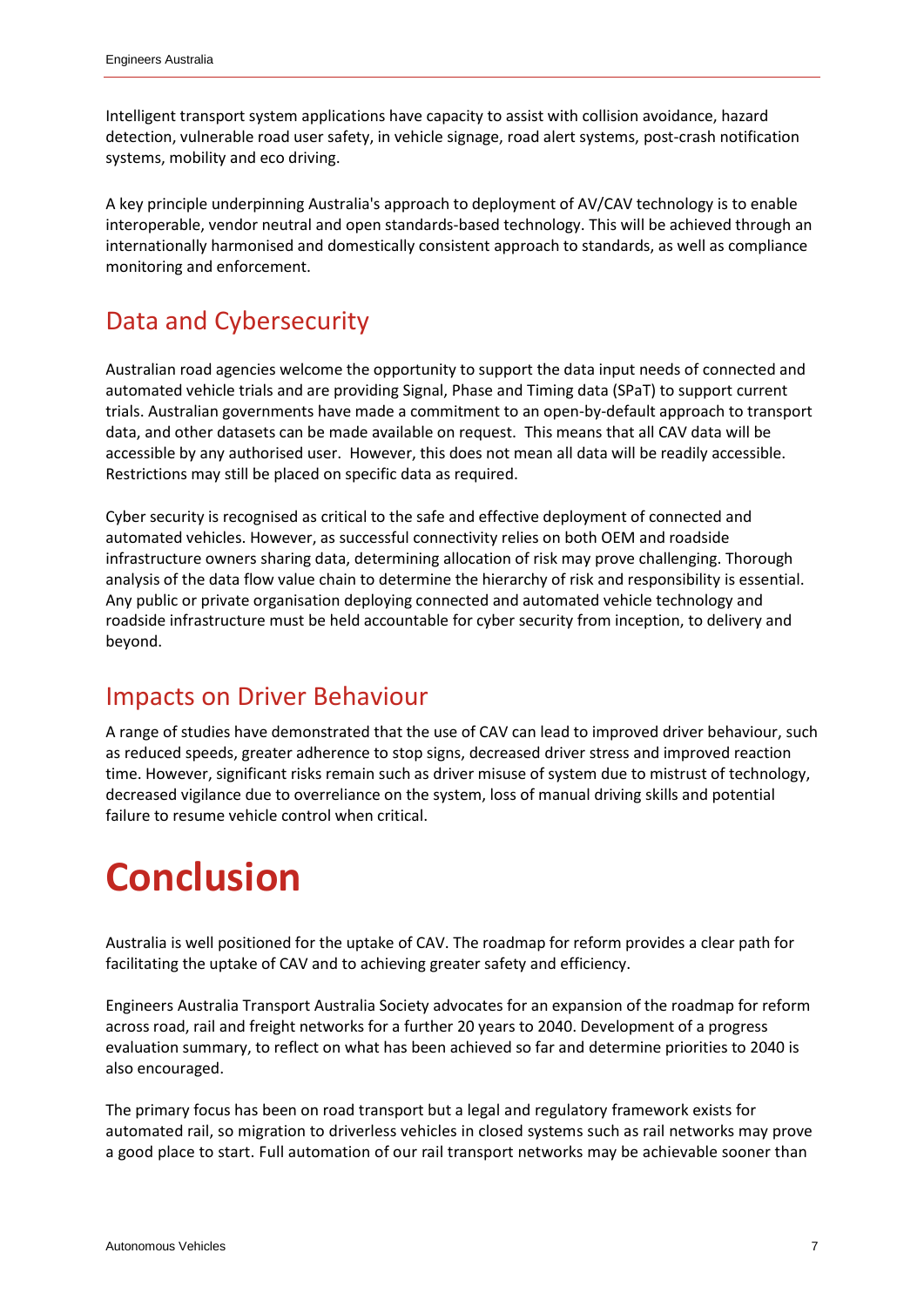automated road mass transit and public risk perception towards driverless vehicles may be tempered by a rail first approach.

Long term, integrated and collaborative planning is critical to the safe deployment of automated intelligent transport system technology as Australia's cities become increasingly populated, digitised, and connected. Early planning will also assist government at all levels to provide timely support for innovative technologies as they emerge.

Universities should play a major part with AV as most technologies incorporated within these AV & CV systems require a strong knowledge base in electronics engineering, communication systems, robotics, artificial intelligence, sensor technologies, Internet of Things, computer engineering, computer science, civil engineering, transport planning, transport and traffic management and smart city planning.